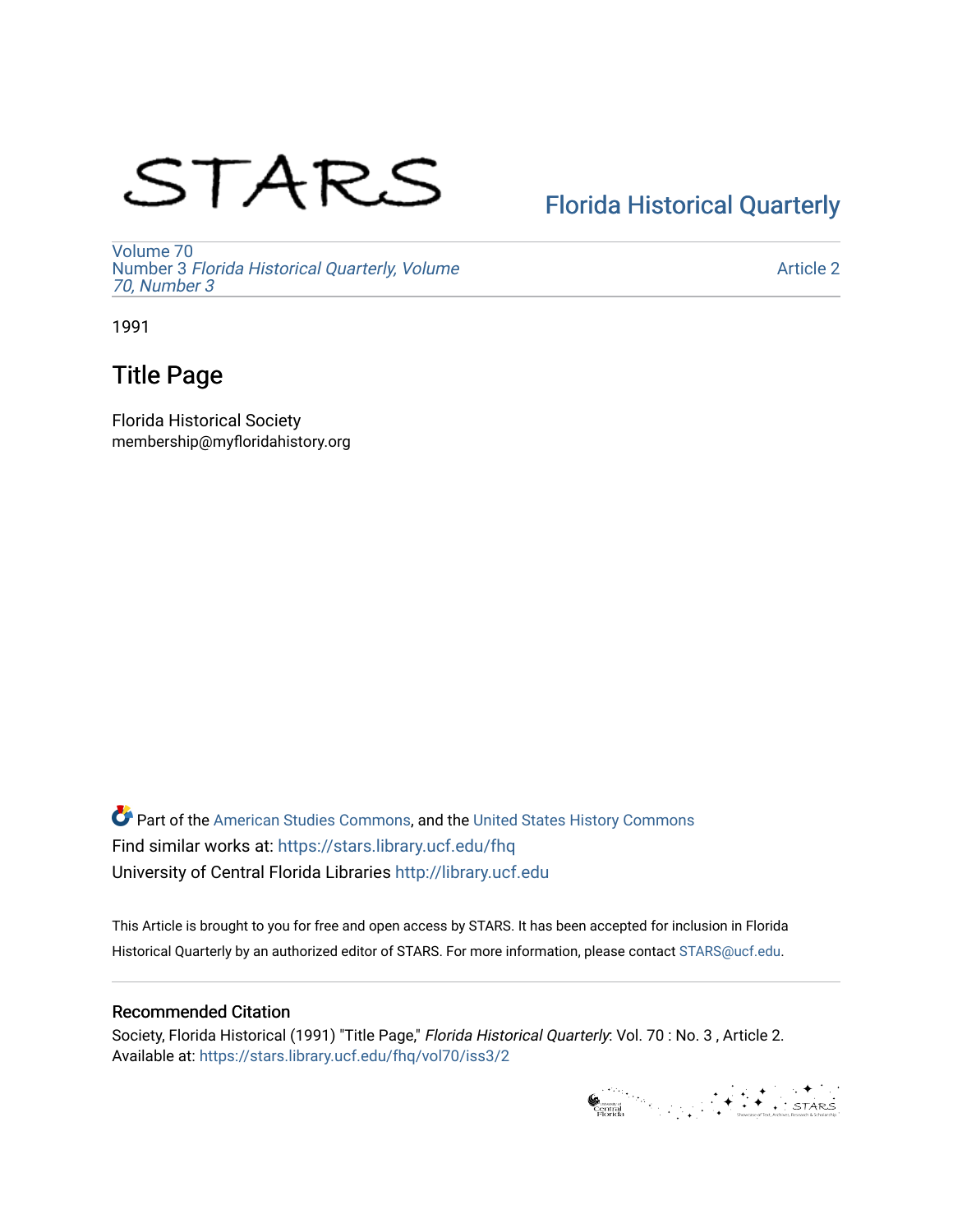

M.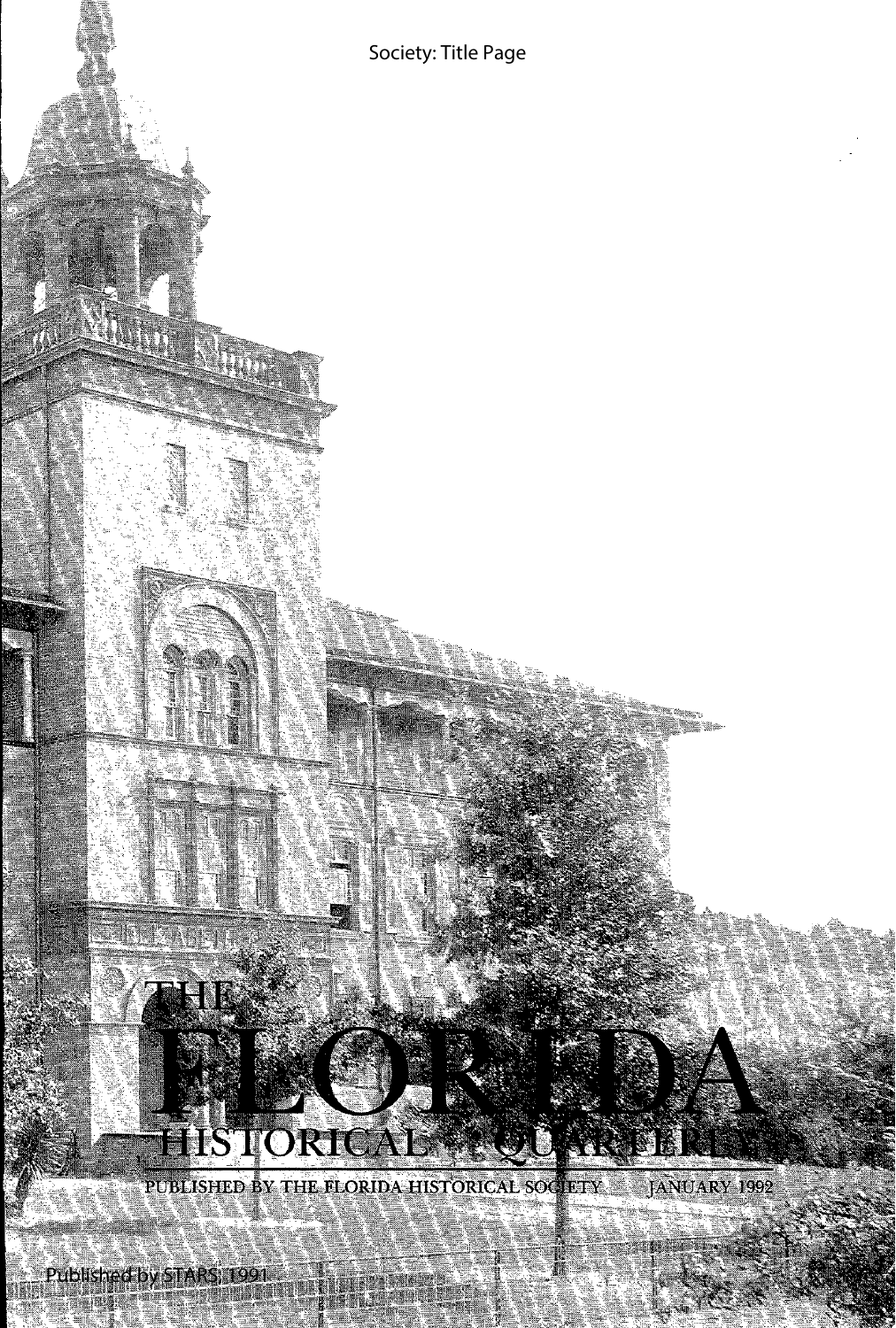### COVER

Elizabeth Hall, Stetson University, c. 1895, before the addition of its symmetrical wings. *Photograph courtesy Stetson University Archives, DeLand, Florida.*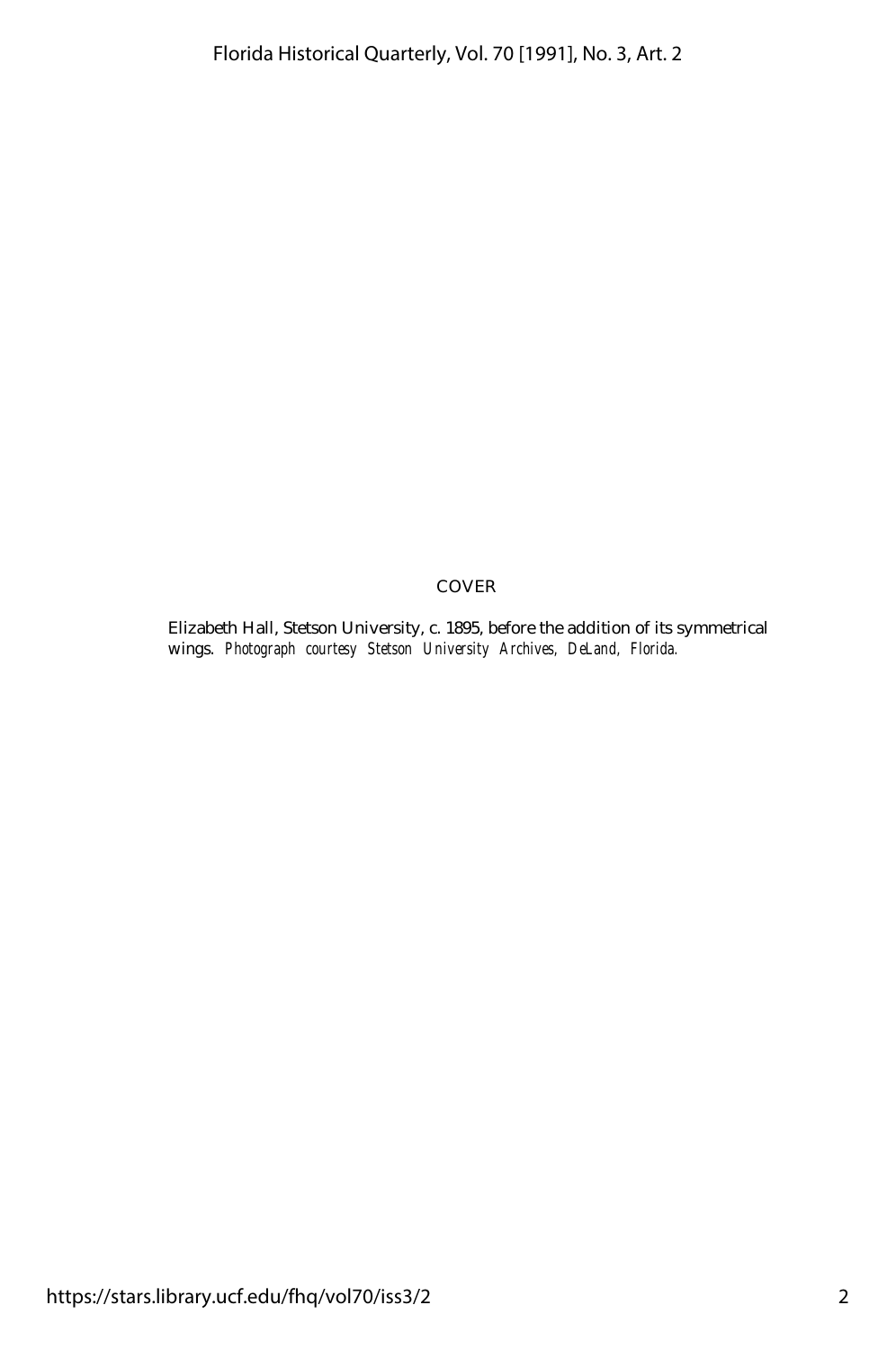$\mathcal{O}he$ Florida Historical *Quarterly*



Volume LXX, Number 3 January 1992

The *Florida Historical Quarterly* (ISSN 0015-4113) is published by the Florida Historical Society, University of South Florida, Tampa, FL 33620, and is printed by E. O. Painter Printing Co., DeLeon Springs, Florida. Second-class postage paid at Tampa and DeLeon Springs, Florida. POSTMASTER: Send address changes to the Florida Historical Society, P. O. Box 290197, Tampa, FL 33687.

Copyright 1992 by the Florida Historical Society, Tampa, Florida.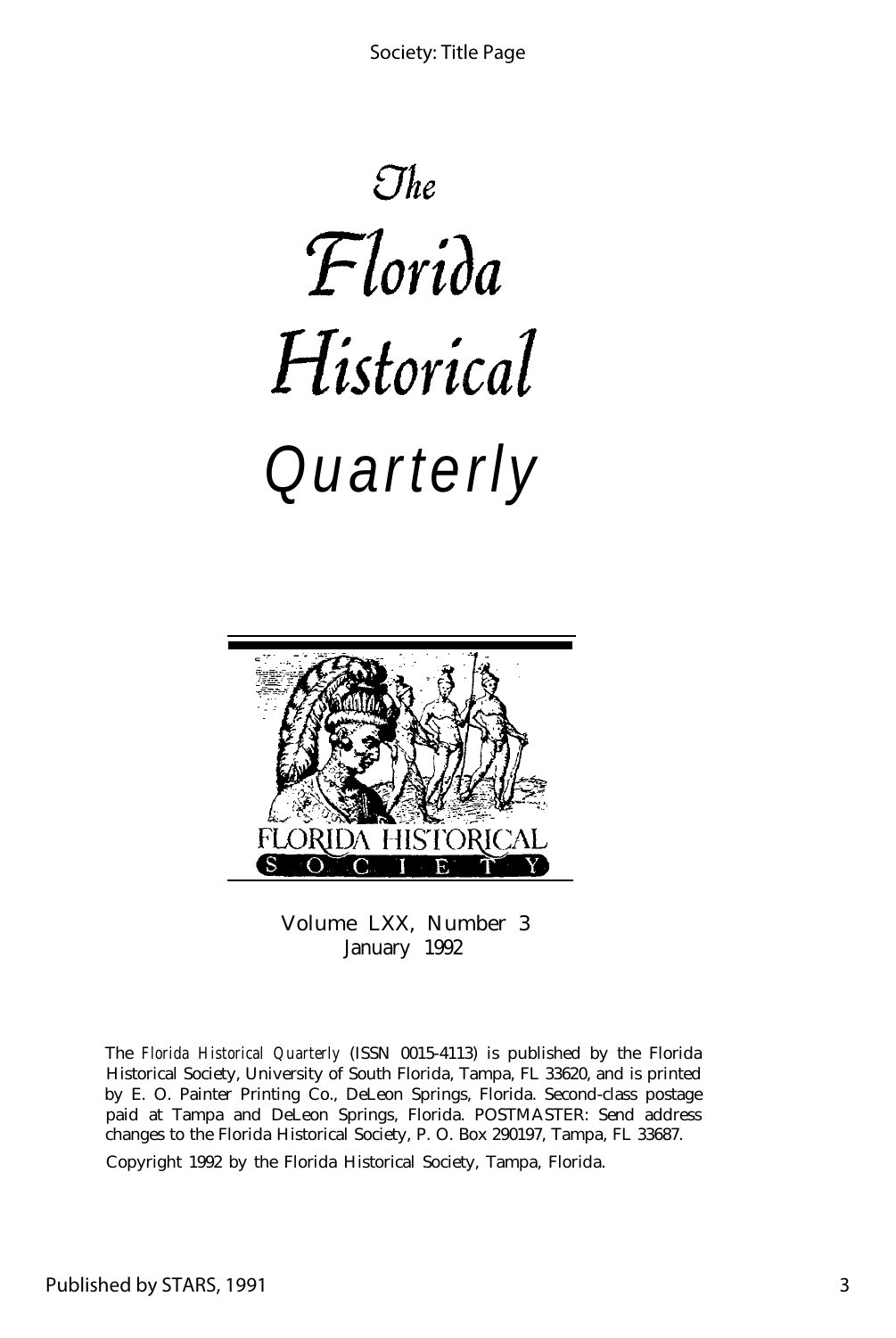## **THE FLORIDA HISTORICAL QUARTERLY**

Samuel Proctor, *Editor* Canter Brown, Jr., *Assistant Editor*

*EDITORIAL ADVISORY BOARD*

| David R. Colburn   | University of Florida            |
|--------------------|----------------------------------|
| Herbert J. Doherty | University of Florida            |
| Michael V. Gannon  | University of Florida            |
| John K. Mahon      | University of Florida (Emeritus) |
| Joe M. Richardson  | Florida State University         |
| Jerrell H. Shofner | University of Central Florida    |
| Charlton W. Tebeau | University of Miami (Emeritus)   |
|                    |                                  |

Correspondence concerning contributions, books for review, and all editorial matters should be addressed to the Editor, *Florida Historical Quarterly,* Box 14045, University Station, Gainesville, Florida, 32604-2045.

The *Quarterly* is interested in articles and documents pertaining to the history of Florida. Sources, style, footnote form, originality of material and interpretation, clarity of thought, and interest of readers are considered. All copy, including footnotes, should be double-spaced. Footnotes are to be numbered consecutively in the text and assembled at the end of the article. Particular attention should be given to following the footnote style of the *Quarterly.* The author should submit an original and retain a copy for security. Authors are encouraged to submit articles in IBM WordStar 4.0, WordPerfect 5.0 or 5.1, or ASCII; please include both a hardcopy and a diskette. The Florida Historical Society and the Editor of the *Florida Historical Quarterly* accept no responsibility for statements made or opinions held by authors.

The *Quarterly* reviews books dealing with all aspects of Florida history. Books to be reviewed should be sent to the Editor together with price and information on how they may be ordered.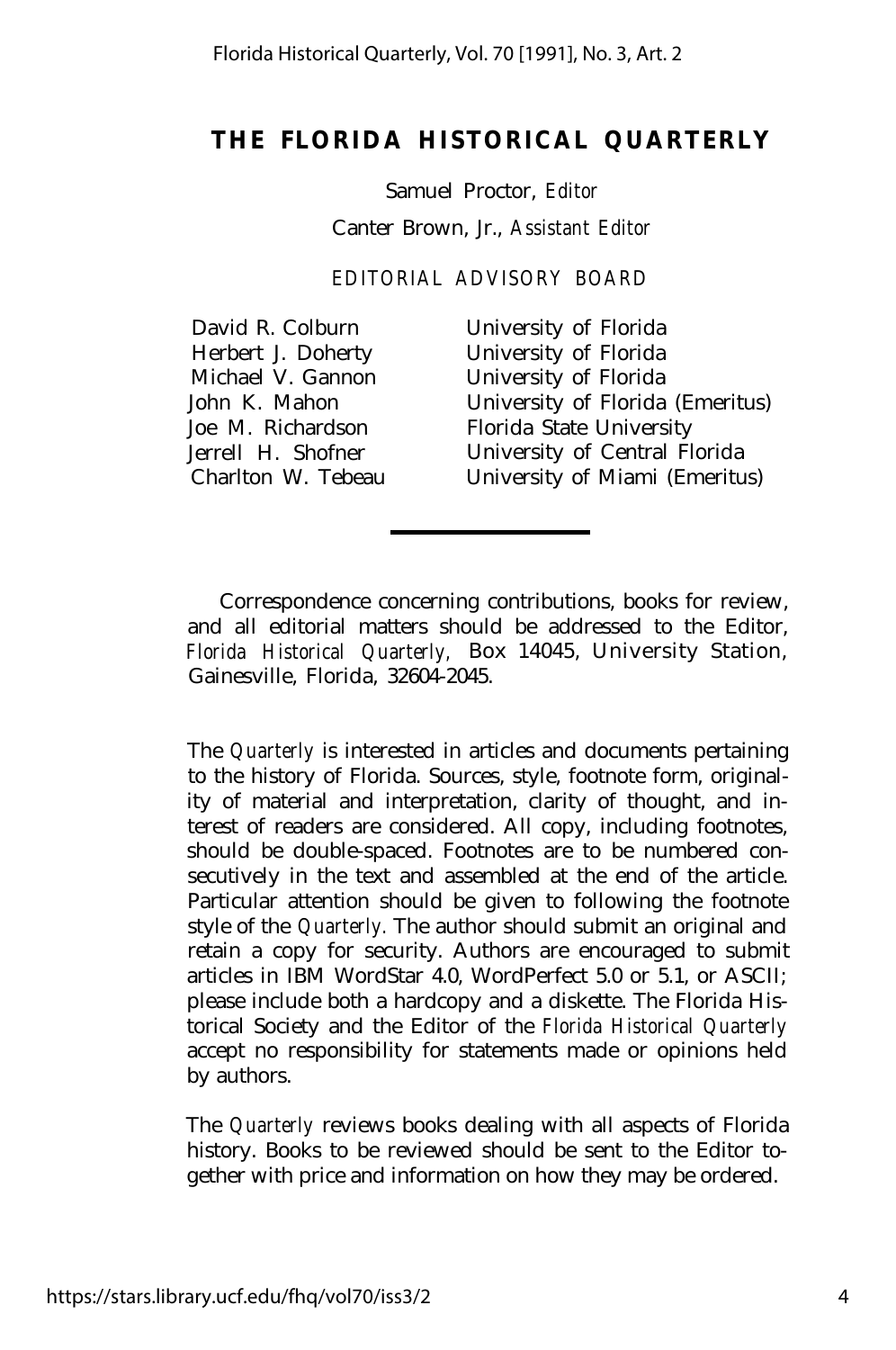Society: Title Page

# Table of Contents

"THE LAST SHALL BE FIRST: NORTHERN METHODISTS IN RECONSTRUCTION JACKSONVILLE" *John T. Foster, Jr., and Sarah Whitmer Foster* 265

"THE HISTORIC STETSON UNIVERSITY CAMPUS IN DELAND, 1884-1934"

*Sidney Johnston* 281

## NOTES AND DOCUMENTS

"A NEW ENGLANDER ON THE INDIAN RIVER FRONTIER: CALEB LYNDON BRAYTON AND THE VIEW FROM BRAYTON 'S BLUFF " *Edward Caleb Coker and Daniel L. Schafer* 305

#### REVIEW ESSAYS

"SOLDIER OF BRITISH WEST FLORIDA: MAJOR ROBERT FARMAR OF MOBILE"

*J. Barton Starr* 333

"A NATION DIVIDED: ROBERT LECKIE'S NARRATIVE ACCOUNT " *William Warren Rogers* 337 FLORIDA HISTORY RESEARCH IN PROGRESS.................... 345 BOOK REVIEWS ................................................................ 359

| - 395 |
|-------|
| 404   |